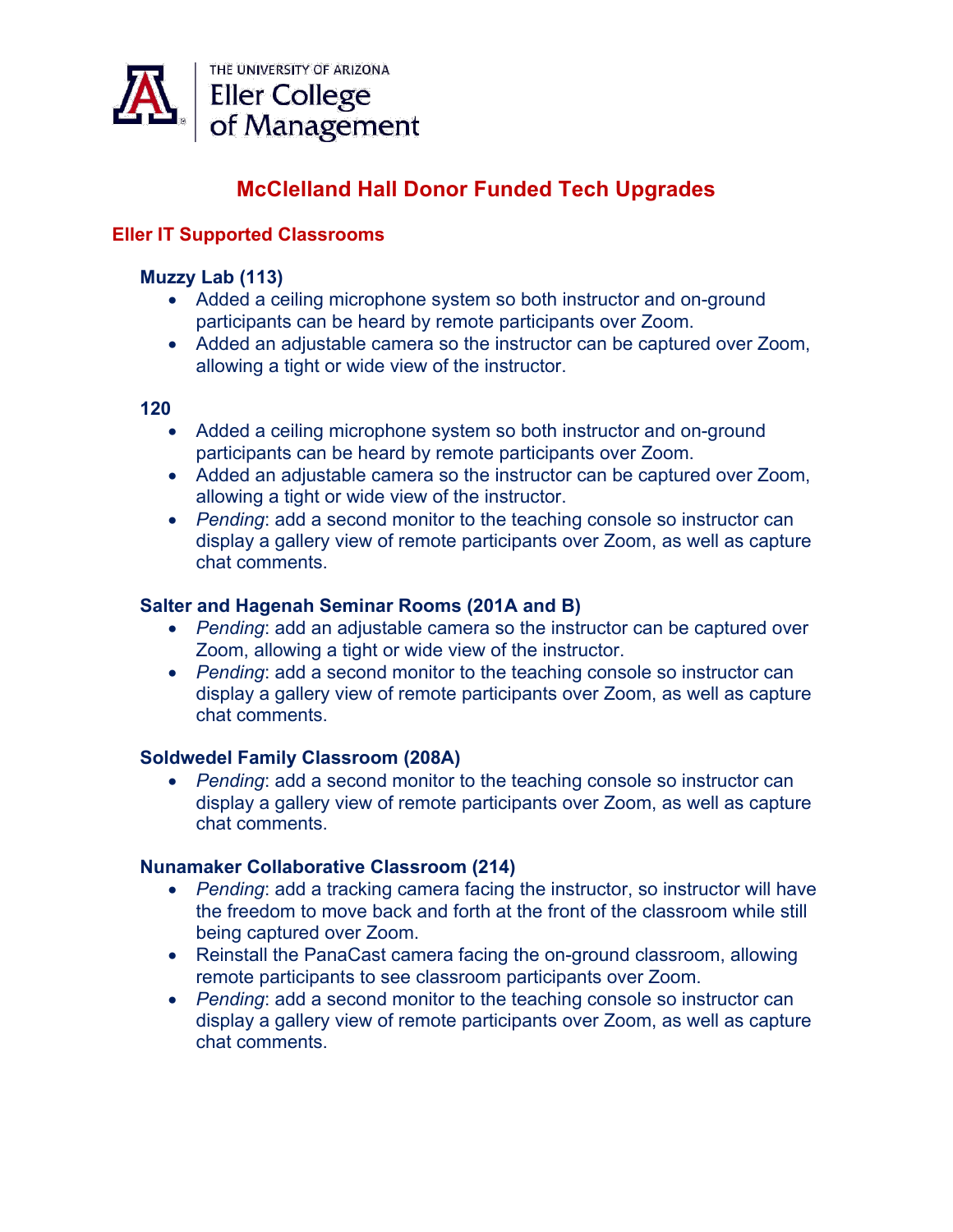

# **Eller IT Supported Seminar Rooms**

## **Dhaliwhal-Reidy Seminar Room**

- Added a ceiling microphone system so both instructor and on-ground participants can be heard by remote participants over Zoom.
- Added an adjustable camera so the instructor can be captured over Zoom, allowing a tight or wide view of the instructor.

#### **Finance Seminar Room**

- Added a ceiling microphone system so both instructor and on-ground participants can be heard by remote participants over Zoom.
- Added an adjustable camera so the instructor can be captured over Zoom, allowing a tight or wide view of the instructor.
- Added keypad to easily modify inputs.

## **Marketing Seminar Room**

- Added a ceiling microphone system so both instructor and on-ground participants can be heard by remote participants over Zoom.
- Added an adjustable camera so the instructor can be captured over Zoom, allowing a tight or wide view of the instructor
- Added 70" monitor in front of room.
- Added monitor at back of the room to allow instructor to display a Zoom gallery view of remote participants.
- Added keypad to easily modify inputs.

## **Economics Seminar Room**

- Added a ceiling microphone system so both instructor and on-ground participants can be heard by remote participants over Zoom.
- Added an adjustable camera so the instructor can be captured over Zoom, allowing a tight or wide view of the instructor.
- Added Kaptivo camera above existing whiteboard, which allows content written on the whiteboard to be captured and shared electronically over Zoom.
- Added new document camera.

## **Management and Organizations Seminar Rooms**

- Added a ceiling microphone system so both instructor and on-ground participants can be heard by remote participants over Zoom.
- Added an adjustable camera so the instructor can be captured over Zoom, allowing a tight or wide view of the instructor.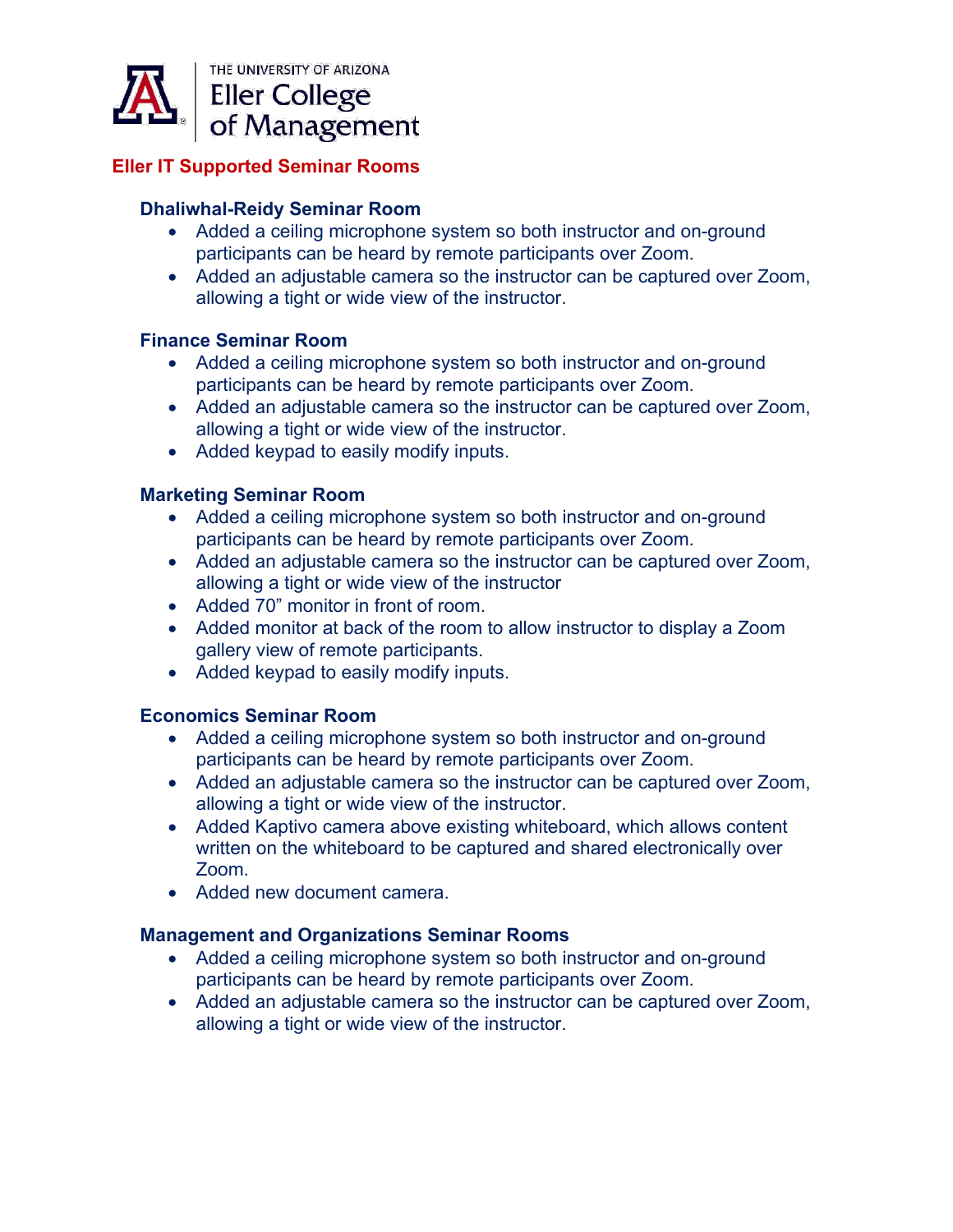

# **MIS Seminar Room**

- Added a ceiling microphone system so both instructor and students can be heard by remote participants over Zoom.
- Added a PanaCast camera facing the on-ground participants, which will allow remote participants to see McClelland Hall participants over Zoom.

## **Eller IT Supported Conference Rooms**

## **Marketing Conference Room**

- Added a tracking camera with soundbar that faces the participants in the room. This will allow remote Zoom participants to view and hear on-ground participants over Zoom.
- Added keypad to easily modify inputs.

## **Finance Conference Room**

• Added a tracking camera with soundbar that faces the participants in the room. This will allow remote Zoom participants to view and hear on-ground participants over Zoom.

#### **MIS Conference Room**

• Added a tracking camera with soundbar that faces the participants in the room. This will allow remote Zoom participants to view and hear on-ground participants over Zoom.

# **Dean's Office 411 Conference Room**

- Added 50" monitor.
- Added a tracking camera with soundbar that faces the participants in the room. This will allow remote Zoom participants to view and hear on-ground participants over Zoom.

# **McClelland Hall Centrally Scheduled Classrooms (CSC) supported by UITS CTS (Classroom Technology Services)**

#### **133 and 134**

- Added a second monitor at the teaching console so instructor can display additional teaching content, can see a gallery view of remote students, or view Zoom chat comments.
- Upgraded audio system, including addition of ceiling microphones and mixing equipment so both instructor and students can be heard by remote participants over Zoom.
- Added an adjustable camera to the back wall that can show a tight focus on the instructor, a wide view of the classroom including the instructor, or a tight view of the whiteboard.